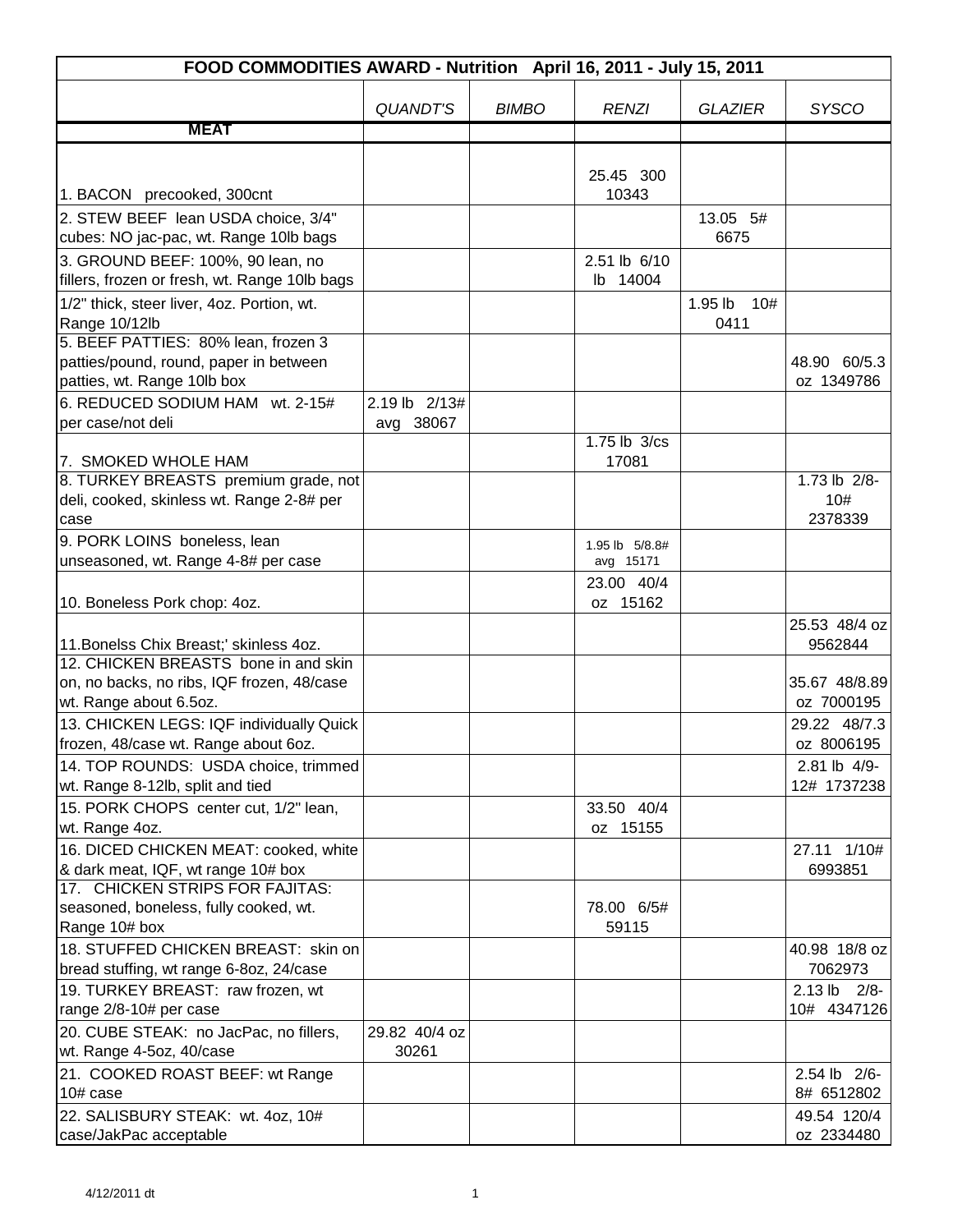|                                                            | QUANDT'S            | <b>BIMBO</b> | <b>RENZI</b>                                            | <b>GLAZIER</b> | <b>SYSCO</b>              |
|------------------------------------------------------------|---------------------|--------------|---------------------------------------------------------|----------------|---------------------------|
| 23. ITALIAN SAUSAGE LINKS: wt. 4oz.                        |                     |              |                                                         |                | 22.07 2/5#<br>1968130     |
| 24. PORK BREAKFAST SAUSAGE<br>LINKS, cooked 1oz.           |                     |              |                                                         |                | 17.81 160/1<br>oz 1589506 |
| 25. BONELESS CHICKEN BREAST                                |                     |              | 18.89 27/6<br>oz 53149                                  |                |                           |
| 26. CHICKEN CORDON BLEU                                    |                     |              |                                                         |                | 36.49 36/4 oz<br>1624329  |
| 27. PRECOOKED SLICED MEATLOAF<br><b>DELUXE</b>             |                     |              | 37.74 70/3.6<br>oz 33196                                |                |                           |
| 28. GROUND TURKEY<br><b>FROZEN MEAT</b>                    |                     |              |                                                         |                | 15.47 4/5#<br>7268279     |
|                                                            |                     |              |                                                         |                |                           |
| 1. PORK BBQ RIBETTES: cooked,<br>100/case                  |                     |              | 27.00 60/3.2<br>oz 33023                                |                |                           |
| 2. BREADED VEAL PATTY with CHEESE:<br>40/case              |                     |              | 26.75 40/4<br>oz 16231                                  |                |                           |
| 3. STUFFED PEPPERS W/SAUCE:<br>48/case                     | 48.98 4/5#<br>14320 |              |                                                         |                |                           |
| 4. STUFFED CABBAGE W/SAUCE:<br>48/case                     |                     |              |                                                         |                | 54.22 4/92 oz<br>8156978  |
| 5. BREADED FISH: uncooked 32/cse<br>comparable to Pier 17  |                     |              | 30.73 46/3.6<br>oz 10331                                |                |                           |
| 6. BREADED FISH COOKED 48/CASE                             |                     |              |                                                         |                | 48.38 30 lb<br>8945061    |
| 7. UNBREADED VEAL PATTY: 40Z.                              | 22.95 10#<br>29985  |              |                                                         |                |                           |
| 8. FROZEN MANICOTTI: 60/case 3oz.                          |                     |              | 24.55 60/2.75 oz<br>35248                               |                |                           |
| 9. FROZEN STUFFED SHELLS: 20Z.,<br>120/case                |                     |              | 38.76 200/2<br>oz 86201                                 |                |                           |
| 10. PEPPERONI: sliced, 10# case                            |                     |              |                                                         |                | 40.77 25#<br>1752062      |
| 11. ITALIAN SAUSAGE CUBES: cooked                          |                     |              | 17.55 2/5#<br>32081                                     |                |                           |
| 12. BREADED CHICKEN PATTY: 30Z.,<br>oven ready, white meat |                     |              | 12.74 52/3.1<br>oz 55057                                |                |                           |
| 13. ITALIAN MEATBALLS: 10# BOX                             |                     |              |                                                         |                | 51.89 40#<br>4288577      |
| 14. CUBED PORK                                             |                     |              |                                                         |                | 19.35 10#<br>1534262      |
| 15. PULLED TURKEY                                          |                     |              | 33.85 2/5#<br>52031                                     |                |                           |
| 16. HOT DOGS                                               |                     |              | 15.99 10#<br>23033                                      |                |                           |
|                                                            |                     |              | 4.59 lb 16/1.5<br>10910 Curley's /<br>4.00 16/2.5 17111 |                |                           |
| 17. BABY BACK RIBS                                         |                     |              | Hormel                                                  |                |                           |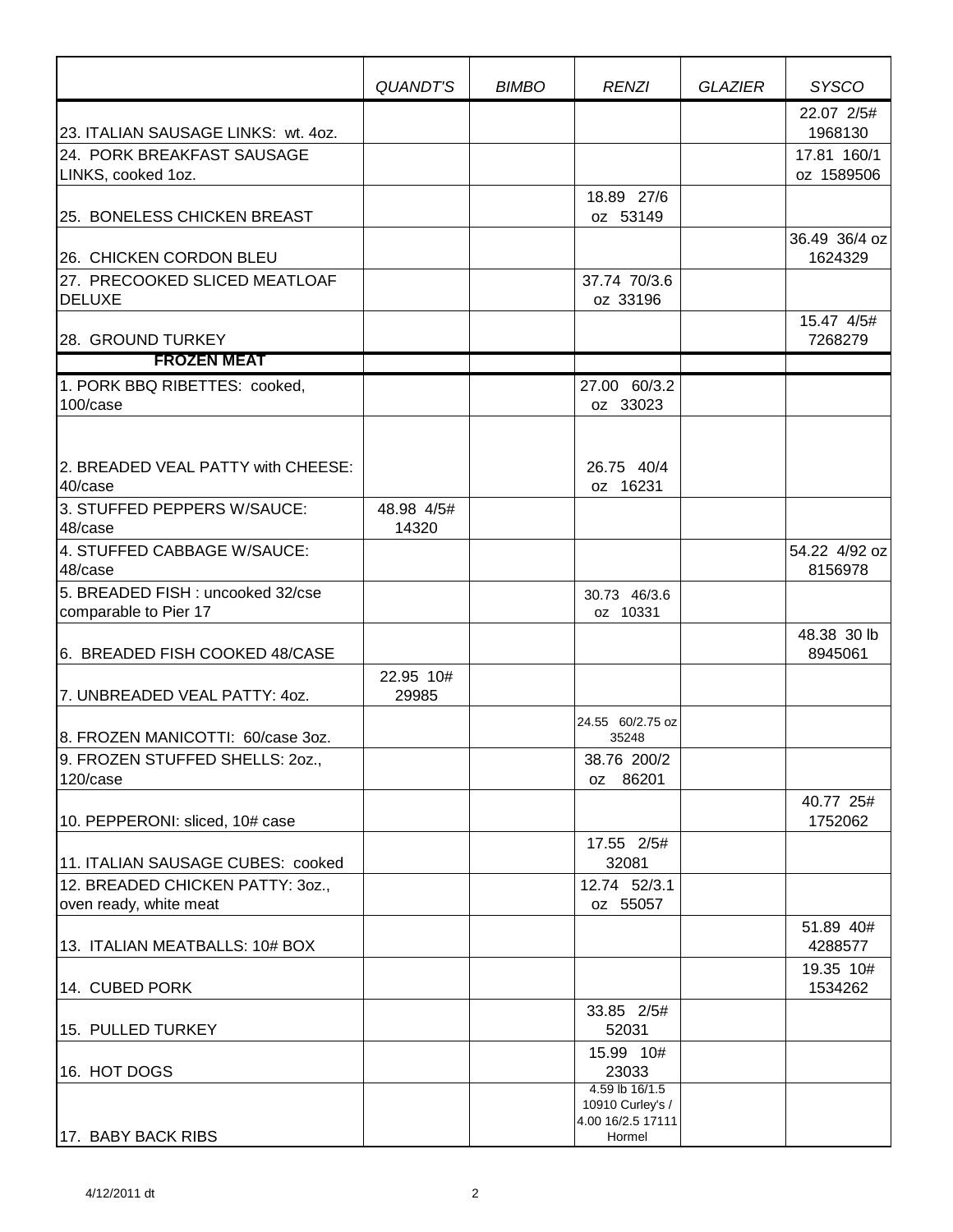|                                 | QUANDT'S                  | <b>BIMBO</b> | <b>RENZI</b>             | <b>GLAZIER</b>       | <b>SYSCO</b>              |
|---------------------------------|---------------------------|--------------|--------------------------|----------------------|---------------------------|
|                                 |                           |              |                          |                      | 15.43 160/1               |
| 18. BREAKFAST TURKEY SAUSAGE    |                           |              |                          |                      | oz 5393236<br>77.97 4/10# |
| 19. UNBREADED FISH FILLETS 4 oz |                           |              |                          |                      | 8085698                   |
| 20. BREAKFAST SAUSAGE PATTIES   |                           |              | 18.45 80/2<br>oz 32030   |                      |                           |
| <b>FISH</b>                     |                           |              |                          |                      |                           |
| 1. TUNA FISH: 4# can            |                           |              | 39.25 6/66.5<br>oz 43132 |                      |                           |
| 2. TUNA FISH: 12 oz can         |                           |              |                          |                      | 52.68 24/12<br>oz 8524357 |
| <b>EGGS</b>                     |                           |              |                          |                      |                           |
| 1. PEELED HARD COOKED: 20#      |                           |              |                          | 35.29 20#<br>20123   |                           |
| 2. PASTEURIZED EGGS: 15/2#      |                           |              |                          | 32.54 15/2#<br>81350 |                           |
| 3. EGG PATTIES - frozen         |                           |              |                          |                      | 28.42 200/1<br>oz 9546797 |
| <b>PASTA</b>                    |                           |              |                          |                      |                           |
| 1. SPAGHETTI                    |                           |              |                          |                      | 10.95 20#<br>8836647      |
| 2. ELBOW MACARONI               |                           |              |                          |                      | 11.41 20#<br>0448753      |
|                                 |                           |              |                          |                      | 11.03 20#                 |
| 3. ZITI                         |                           |              |                          |                      | 0447508                   |
| 4. SPIRALS: tricolored          |                           |              | 10.50 10#<br>84096       |                      |                           |
| 5. RICE: par boil               |                           |              | 12.00 25#<br>65046       |                      |                           |
| 6. LASAGNA NOODLES              |                           |              | 13.99 12/1#<br>76879     |                      |                           |
| 7. EGG NOODLES                  |                           |              |                          | 14.98 20#<br>650251  |                           |
| 8. FROZEN RAVIOLI               | 19.79 300/.65 oz<br>16095 |              |                          |                      |                           |
| <b>BAKING PRODUCTS</b>          |                           |              |                          |                      |                           |
| 1. FLOUR                        |                           |              |                          |                      | 15.94 2/25#<br>4014395    |
| 2. SUGAR, GRANULATED            |                           |              | 29.30 50#<br>68395       |                      |                           |
| 3. SUGAR, CONFECTIONERY         |                           |              | 38.00 50#<br>67007       |                      |                           |
|                                 |                           |              | 36.00 50#                |                      |                           |
| 4. SUGAR, BROWN                 |                           |              | 67009                    |                      |                           |
| 5. SHORTENING                   |                           |              | 32.10 50#<br>77002       |                      |                           |
| 6. VEGETABLE OIL                |                           |              | 39.45 6/gal<br>3008      |                      |                           |
| 7. CORN STARCH                  |                           |              |                          |                      | 13.79 24/1#<br>4032991    |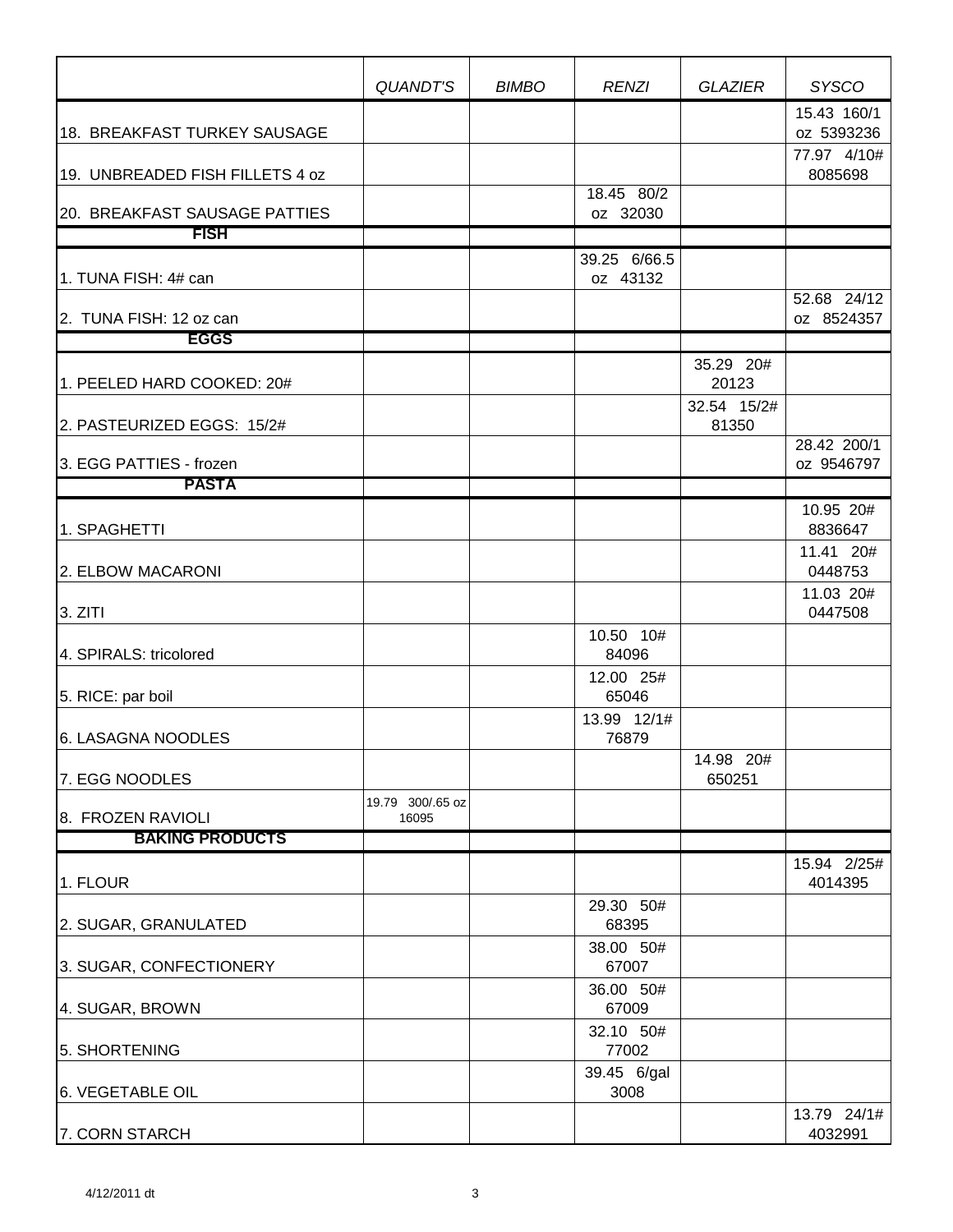|                                 | QUANDT'S          | <b>BIMBO</b> | <b>RENZI</b>               | <b>GLAZIER</b> | <b>SYSCO</b>                |
|---------------------------------|-------------------|--------------|----------------------------|----------------|-----------------------------|
| 8. BAKING SODA                  |                   |              | 12.75 24/1#<br>68058       |                |                             |
| 9. BAKING POWDER                |                   |              | 29.45 6/5#<br>68064        |                |                             |
| 10. COCONUT: unsweetened        | 39.02 25#<br>4566 |              |                            |                |                             |
| 11. SEMI-SWEET CHOCOLATE CHIPS  | 45.17 3/2#        |              | 54.90 25#<br>92200         |                |                             |
| 12. WALNUTS                     | 4815              |              |                            |                |                             |
| 13. PEANUT BUTTER               | 37.15 6/3.5#      |              |                            |                | 35.34 6/5#<br>4009189       |
| 14. CHIX STUFFING MIX           | 5045              |              |                            |                |                             |
| 15. BRAN MUFFIN MIX             |                   |              | 44.90 6/5#<br>28225        |                |                             |
| 16. SALT SUBSTITUTE             |                   |              | 18.50<br>2000/1gm<br>67012 |                |                             |
| 17. PEANUT BUTTER CHIPS         |                   |              |                            |                |                             |
| <b>INDIVIDUAL CEREALS</b>       |                   |              |                            |                |                             |
| 1. CHEERIOS - Individual        |                   |              |                            |                | 18.22 96/.75<br>oz 5594049  |
| 2. CORN FLAKES - Individual     |                   |              |                            |                | 18.22 96/.75<br>oz 5593967  |
| 3. RAISIN BRAN - Individual     |                   |              |                            |                | 19.29 96/1.25<br>oz 5594015 |
| 4. SPECIAL K - Individual       | 23.17 96<br>6588  |              |                            |                |                             |
| 5. RICE CRISPIES - Individual   |                   |              |                            |                | 18.22 96/.75<br>oz 5594023  |
| 6. CREAM OF WHEAT - Bulk        |                   |              | 26.50 50#<br>92330         |                |                             |
| 7. OATMEAL - Individual         | 9.99 48<br>6663   |              |                            |                |                             |
| 8. SHREDDED WHEAT - Individual  |                   |              | 20.95 96/2<br>oz 85006     |                |                             |
| 9. SHREDDED WHEAT - Bulk        |                   |              | 16.55 4/35<br>oz 76253     |                |                             |
| 10. CREAM OF WHEAT - Individual |                   |              |                            |                | 52.30 12/12<br>ct 5503448   |
| 11. BRAN FLAKES - Individual    |                   |              |                            |                | 18.22 96/1<br>oz 8921132    |
| <b>DESSERT MIXES</b>            |                   |              |                            |                |                             |
| 1. BANANA NUT MUFFIN MIX        |                   |              | 52.90 6/5#<br>28008        |                |                             |
| 2. BLUEBERRY MUFFIN MIX         |                   |              | 25.50 6/5#<br>28030        |                |                             |
| 3. BASIC MUFFIN MIX             |                   |              | 24.25 6/5#<br>28231        |                |                             |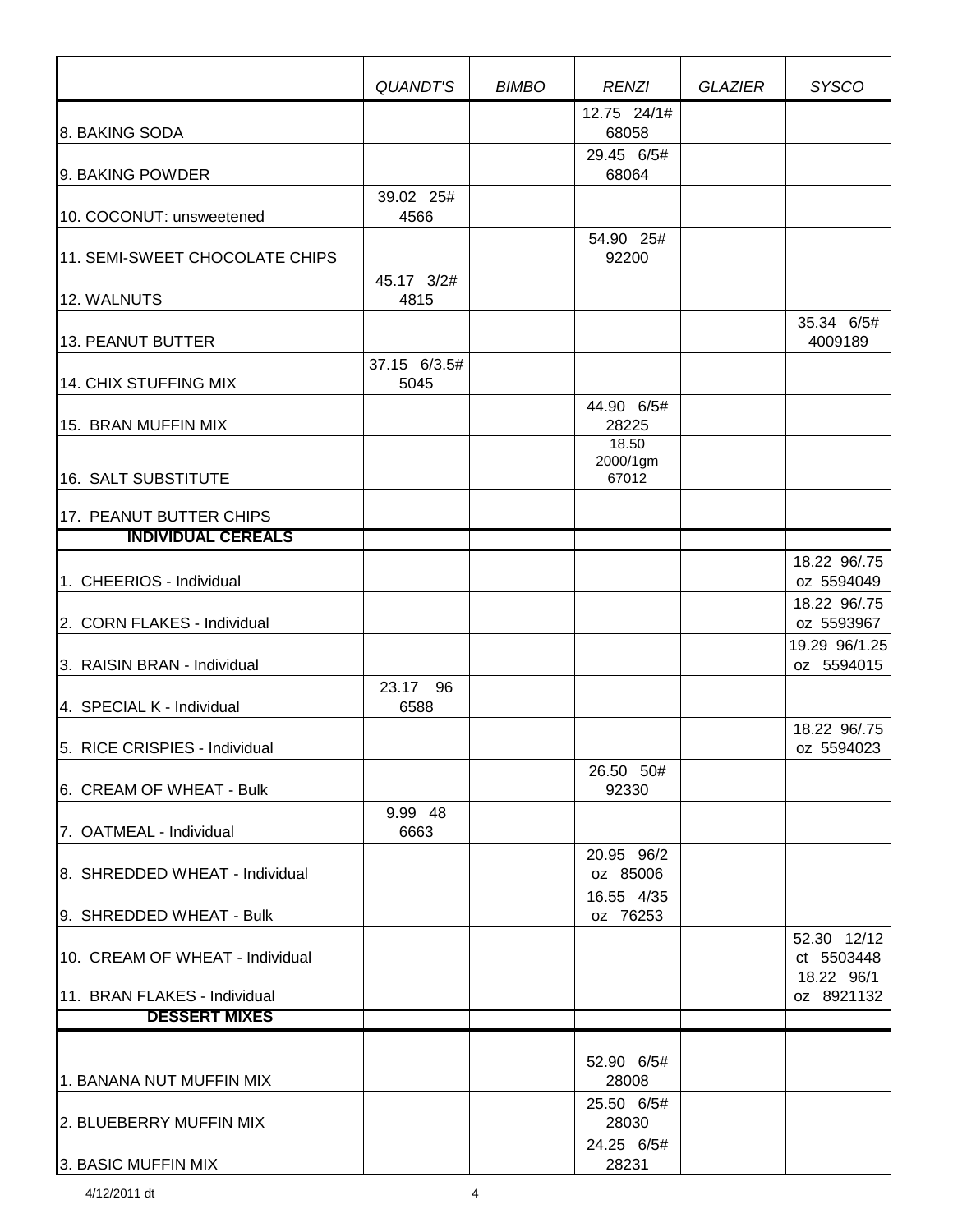|                                                                       | QUANDT'S            | <b>BIMBO</b> | <b>RENZI</b>                                             | <b>GLAZIER</b>        | <b>SYSCO</b>                                                                     |
|-----------------------------------------------------------------------|---------------------|--------------|----------------------------------------------------------|-----------------------|----------------------------------------------------------------------------------|
| 4. BROWNIE MIX                                                        |                     |              | 26.00 5/6#<br>28038                                      |                       |                                                                                  |
| 5. ANGELFOOD CAKE                                                     |                     |              |                                                          |                       | 44.43 12/16<br>oz 4045621                                                        |
| 6. SPICE CAKE MIX                                                     | 27.39 6/5#<br>6450  |              |                                                          |                       |                                                                                  |
| 7. READY TO SPREAD ICING: MUST BE<br>SHELF STABLE CHOCOLATE & VANILLA |                     |              |                                                          |                       | 2/11# 52.46<br>choc fudge<br>4158929 /<br>48.78 vanilla<br>4046124               |
| 8. CAKE MIXES: Yellow/White/Chocolate                                 |                     |              |                                                          |                       | 6/5# 23.34 yel<br>6530406 / 23.28<br>wh 6530422 /<br>20.92 choc swiss<br>8669707 |
| 9. CARROT CAKE MIX                                                    | 74.20 50#<br>7063   |              |                                                          |                       |                                                                                  |
| 10. DIABETIC CAKE MIXES:<br>Yellow/White/Chocolate                    |                     |              | 24.25 6/16<br>oz wh 76634<br>/ choc 76635<br>57.00 6/6.5 |                       |                                                                                  |
| 11. SMOOTH SPREAD ICING (add water)                                   |                     |              | 52585                                                    |                       |                                                                                  |
| 12. EGG CUSTARD - No Bake                                             |                     |              | 35.60 48/4 oz<br>90285 RTU                               |                       |                                                                                  |
| 13. CHEESECAKE                                                        |                     |              | 40.08 4/20 ct<br>49057                                   |                       |                                                                                  |
| 14. GINGERBREAD MIX                                                   |                     |              | 23.99 6/5#<br>28114                                      |                       |                                                                                  |
| 15. CORN MUFFIN MIX                                                   |                     |              |                                                          |                       | 19.78 6/5#<br>5601265                                                            |
| <b>COOKING PRODUCTS</b>                                               |                     |              |                                                          |                       |                                                                                  |
| 1. BEEF SOUP BASE LOW SODIUM                                          |                     |              | 37.10 12/1#<br>57710                                     |                       |                                                                                  |
| 2. CHICKEN SOUP BASE LOW SODIUM                                       |                     |              | 39.35 12/1#                                              |                       |                                                                                  |
| 3. SOY SAUCE LOW SODIUM                                               |                     |              | 43.75 5 gal<br>91541                                     |                       |                                                                                  |
| 4. PORK GRAVY MIX                                                     |                     |              |                                                          |                       | 20.11 6/11.3<br>oz 9829748                                                       |
| 5. TURKEY GRAVY MIX                                                   |                     |              |                                                          |                       | 15.34 8/15 oz<br>6799787                                                         |
| 6. SAUSAGE GRAVY                                                      |                     |              |                                                          | 53.98 6/10#<br>408663 |                                                                                  |
| 7. WORCESTERSHIRE SAUCE                                               | 17.66 4/gal<br>5814 |              |                                                          |                       |                                                                                  |
| 8. PANCAKE MIX                                                        |                     |              | 19.00 6/5#<br>28085                                      |                       |                                                                                  |
| 9. BISQUICK MIX                                                       |                     |              |                                                          |                       | 16.14 6/5#<br>9995044                                                            |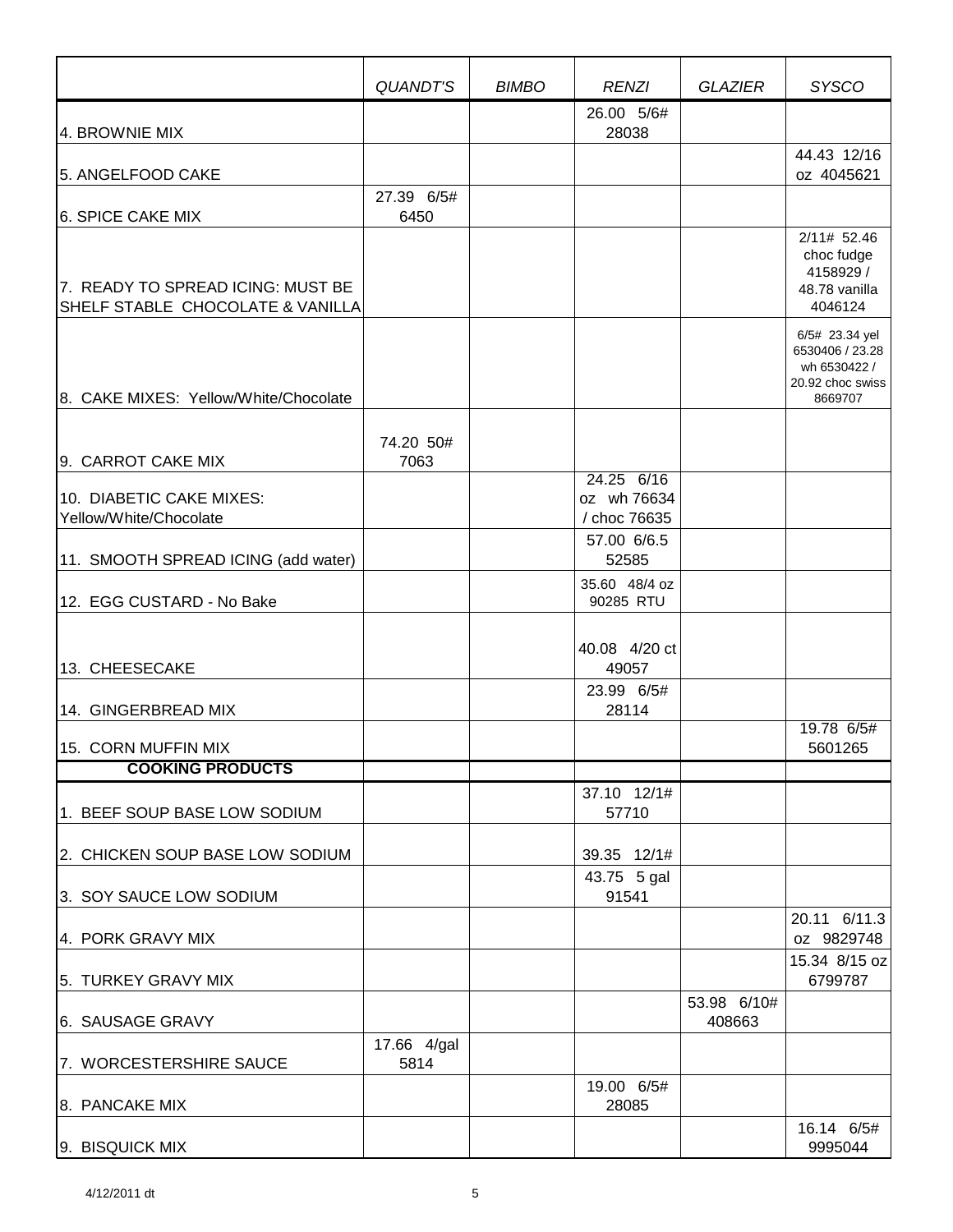|                                                        | QUANDT'S    | <b>BIMBO</b> | <b>RENZI</b>                   | <b>GLAZIER</b>      | <b>SYSCO</b>                        |
|--------------------------------------------------------|-------------|--------------|--------------------------------|---------------------|-------------------------------------|
| 10. INSTANT BROTH & SEASONING -<br><b>BEEF</b>         |             |              |                                |                     |                                     |
| 11. INSTANT BROTH & SEASONING -                        |             |              | 30.10 6/50 ct<br>30.10 6/50 ct |                     |                                     |
| <b>CHICKEN</b>                                         |             |              | 32415                          |                     |                                     |
| 12. BEEF BROTH                                         |             |              | 23.85 12/48<br>oz 36575        |                     |                                     |
| 13. CHICKEN GRAVEY                                     |             |              | 34.00 12/5#<br>58091           |                     |                                     |
|                                                        |             |              | 23.42 12/48                    |                     |                                     |
| 14. CHICKEN BROTH                                      |             |              | oz 36580                       |                     |                                     |
| 15. THICK-IT INSTANT HEALTHCARE                        |             |              | 13.45<br>1000/6.5 gm           |                     |                                     |
| <b>FOOD THICKENER - PC</b>                             |             |              | 76723                          |                     |                                     |
| 16. THICK-IT INSTANT HEALTHCARE                        |             |              | 59.85 25#                      |                     |                                     |
| <b>FOOD THICKENER - Bulk</b><br><b>SALAD DRESSINGS</b> |             |              | 76732                          |                     |                                     |
|                                                        | 27.92 4/gal |              |                                |                     |                                     |
| 1. SALAD DRESSING Low Fat Ranch                        | 8309        |              |                                |                     |                                     |
| 2. SALAD DRESSING Low Fat French                       |             |              | 22.20 4/gal<br>56050 FF        |                     |                                     |
| 3. SALAD DRESSING Low Fat Thousand                     |             |              | 34.95 4/gal                    |                     |                                     |
| Island                                                 |             |              | 56060                          |                     |                                     |
| 4. SALAD DRESSING Low Fat Golden<br>Italian            |             |              |                                |                     | $\overline{21.35}$ 4/gal<br>4488946 |
| <b>SPICES</b>                                          |             |              |                                |                     |                                     |
|                                                        |             |              |                                |                     | 36.09 6/26                          |
| 1. GARLIC 1.5#                                         |             |              |                                |                     | oz 6639165                          |
| 2. PEPPER $1#$                                         |             |              |                                | 5.88 16 oz<br>472   |                                     |
| 3. BASIL LEAVES 5.5 oz                                 |             |              |                                | 2.49 6.5 oz<br>402  |                                     |
|                                                        |             |              | 22.90 6/1 oz                   |                     |                                     |
| 4. CHIVES, DRIED 1.12 oz                               |             |              | 68086                          |                     |                                     |
| 5. PARSLEY FLAKES 11 oz                                |             |              |                                |                     | 20.83 3/10 oz<br>5229265            |
| 6. ONIONS 3# dehydrated                                |             |              |                                |                     | 27.70 6/2#<br>5865498               |
| 7. POULTRY SEASONING 10 oz                             |             |              |                                | 6.38 14.5 oz<br>486 |                                     |
|                                                        | 21.68 6/16  |              |                                |                     |                                     |
| 8. CHILI POWDER                                        | oz 9317     |              |                                |                     |                                     |
| 9. MRS. DASH SALT SUBSTITUTE                           |             |              | 32.50 500/.02 oz<br>93052      |                     |                                     |
| <b>SOUP</b>                                            |             |              |                                |                     |                                     |
|                                                        |             |              | 42.00 12/5#                    |                     |                                     |
| 1. CR MUSHROOM LO-SO #5 CAN                            |             |              | 11899<br>35.40 12/5#           |                     |                                     |
| 2. TOMATO LO-SO #5 CAN                                 |             |              | 11891                          |                     |                                     |
| 3. CHICKEN NOODLE LO-SO                                |             |              |                                |                     | 16.52 24/7.25<br>oz 4104469         |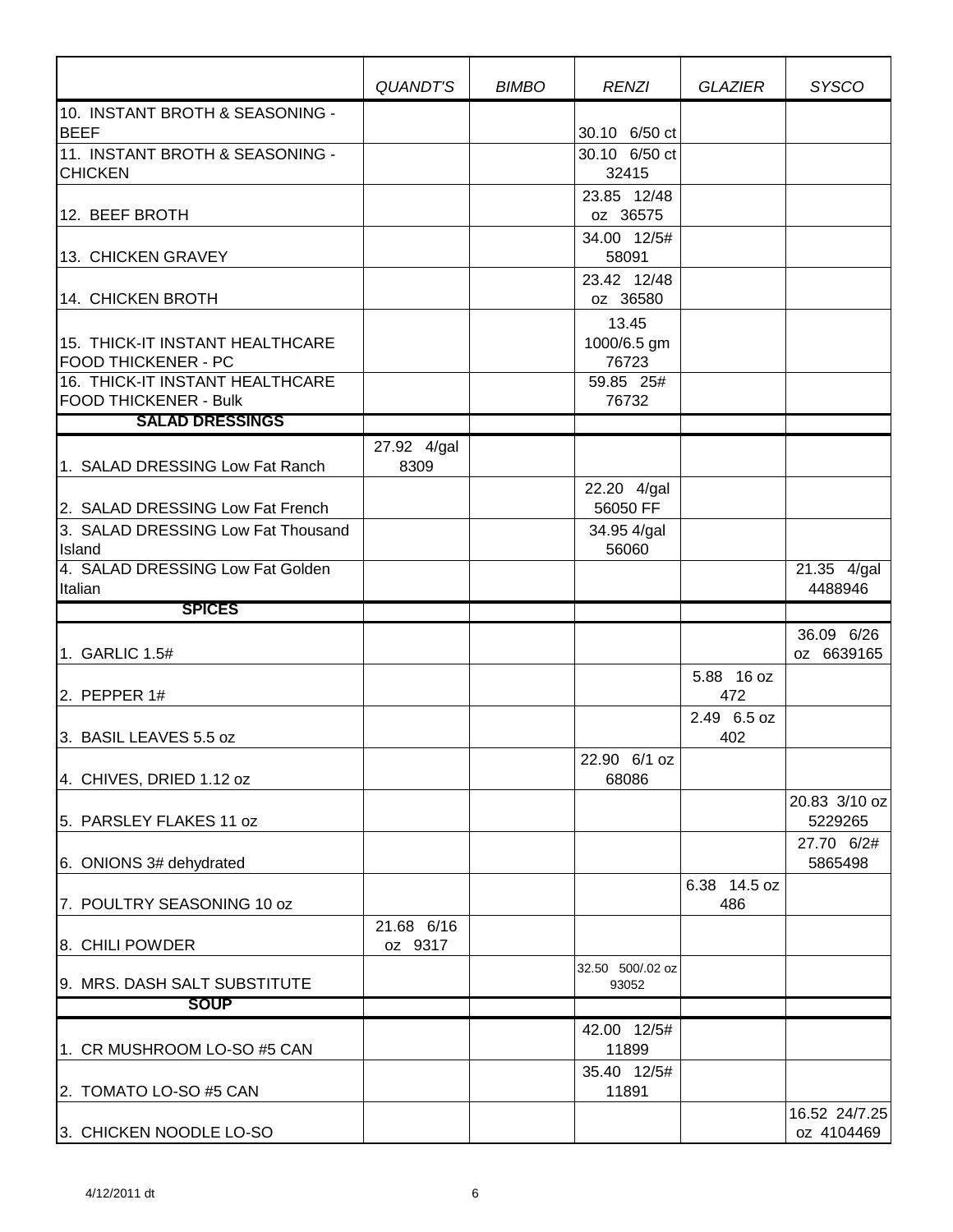|                                                                         | QUANDT'S               | <b>BIMBO</b> | <b>RENZI</b>             | <b>GLAZIER</b> | <b>SYSCO</b>                                                         |
|-------------------------------------------------------------------------|------------------------|--------------|--------------------------|----------------|----------------------------------------------------------------------|
| 4. VEGETABLE LO-SO                                                      |                        |              |                          |                | 16.56 24/7.25<br>oz 4013108                                          |
| 5. TOMATO LO-SO                                                         |                        |              | 15.80 24/7.5<br>oz 36994 |                |                                                                      |
| 6. CREAM OF CHICKEN SOUP                                                |                        |              | 19.04 24/7.5<br>oz 36699 |                |                                                                      |
| 7. CREAM OF MUSHROOM SOUP                                               |                        |              | 17.00 24/7.5<br>oz 36670 |                |                                                                      |
| <b>FROZEN DESSERTS</b>                                                  |                        |              |                          |                |                                                                      |
| 1. APPLE PIE RAW                                                        |                        |              |                          |                | 21.02 6/46<br>oz 1972744                                             |
| 2. APPLE PIE BAKED                                                      |                        |              |                          |                | 29.76 6/48 oz<br>9787748                                             |
| 3. APPLE PIE SUGAR FREE                                                 |                        |              |                          |                | 32.49 6/46<br>oz 1037639                                             |
| 4. CHERRY PIE RAW                                                       |                        |              |                          |                | 29.85 6/46<br>oz 1972702                                             |
|                                                                         | 46.81 6/46 oz          |              |                          |                |                                                                      |
| 5. DIET SUGAR FREE CHERRY PIE                                           | 13024                  |              |                          |                | 31.38 6/46                                                           |
| 6. BLUEBERRY PIE RAW                                                    |                        |              |                          |                | oz 1972728                                                           |
| 7. DIET SUGAR FREE BLUEBERRY PIE                                        |                        |              | 45.45 6/10"<br>48038     |                |                                                                      |
|                                                                         |                        |              |                          |                | 6/27 oz 25.98<br>choc: 9789686 /<br>25.19<br>bana:9788936 /<br>25.43 |
| 8. CREAM PIES:                                                          |                        |              |                          |                | cocon:9809294<br>38.84 6/48 oz                                       |
| 9. FRUIT OF THE FOREST PIE                                              |                        |              |                          |                | 9785601<br>27.70 6/46 oz                                             |
| 10. STRAWBERRY RHUBARB PIE                                              |                        |              |                          |                | 9785312                                                              |
| 11. CARROT CAKE premade, 3                                              | 61.39 4/12x16          |              |                          |                |                                                                      |
| sheets/box                                                              | 12953                  |              | 32.00 384/1              |                |                                                                      |
| 12. OATMEAL COOKIES - ready to bake                                     |                        |              | oz 28542                 |                |                                                                      |
| 13. LEMON PIE                                                           | 26.90 4/46 oz<br>13012 |              |                          |                |                                                                      |
| 14. BOSTON CREAM PIE                                                    | 33.40 6/30 oz<br>13001 |              |                          |                |                                                                      |
| 15. DIABETIC COOKIES - ready to bake                                    | 20.20 5#<br>13005      |              |                          |                |                                                                      |
| 16. VANILLA ICE CREAM - individual                                      |                        |              |                          |                | 17.47 96/4<br>oz 2220200                                             |
| 17. CHOCOLATE ICE CREAM - individual                                    |                        |              |                          |                | 17.47 96/4<br>oz 2220226                                             |
| 18. NSA VANILLA ICE CREAM - individual<br>19. NSA CHOCOLATE ICE CREAM - |                        |              |                          |                | 5.57 24/4 oz<br>2376770<br>5.57 24/4 oz                              |
| individual<br><b>JUICES</b>                                             |                        |              |                          |                | 7769383                                                              |
|                                                                         |                        |              |                          |                |                                                                      |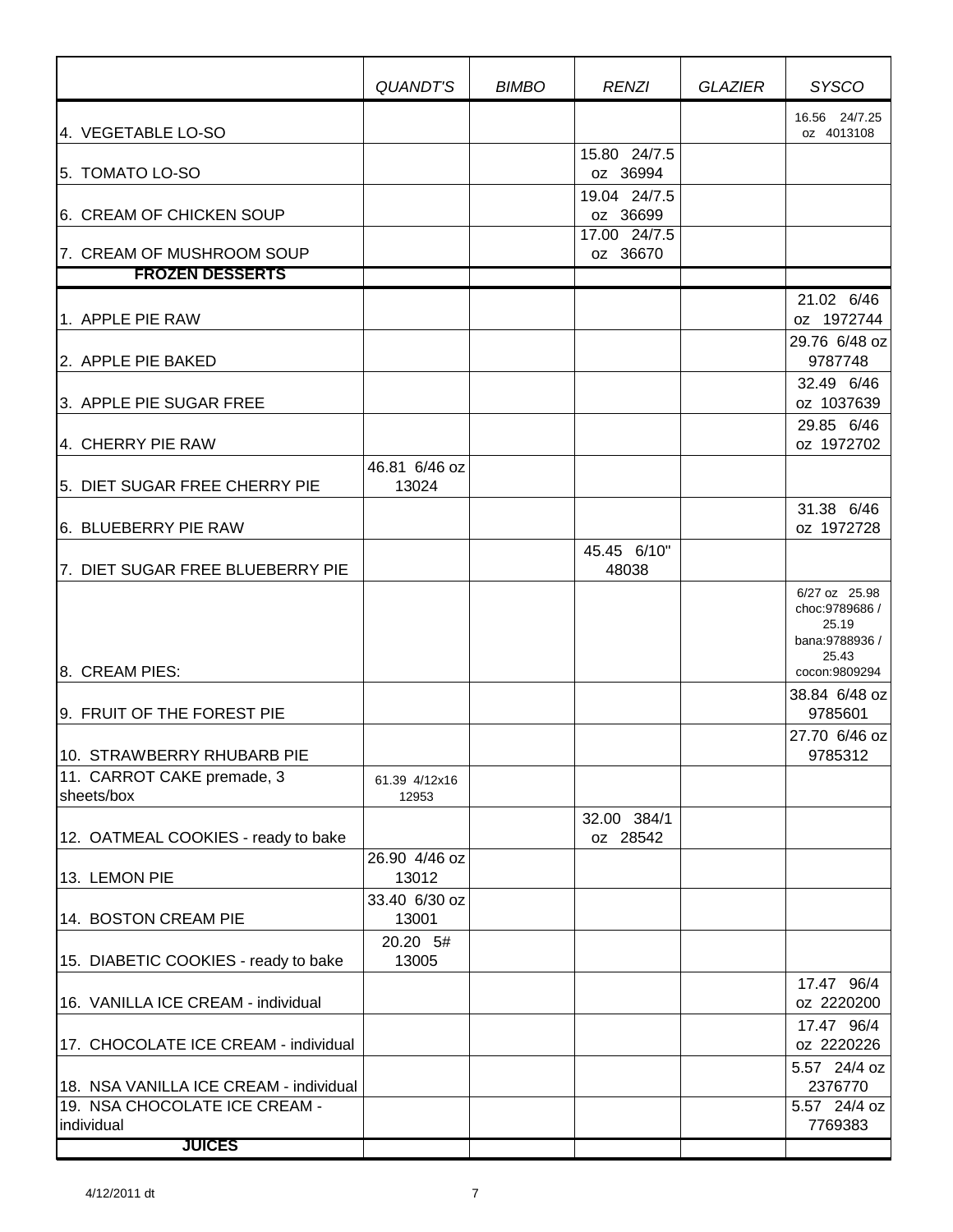|                                                 | QUANDT'S            | <b>BIMBO</b> | <b>RENZI</b>             | <b>GLAZIER</b> | <b>SYSCO</b>               |
|-------------------------------------------------|---------------------|--------------|--------------------------|----------------|----------------------------|
| 1. ORANGE                                       |                     |              |                          |                | 16.22 12/46<br>oz 5116504  |
| 2. PINEAPPLE                                    |                     |              | 20.17 12/46<br>oz 47058  |                |                            |
| 3. APPLE                                        |                     |              |                          |                | 14.54 12/46<br>oz 8910537  |
| 4. TOMATO                                       |                     |              |                          |                | 12.59 12/46<br>oz 4081584  |
| 5. CRANBERRY                                    |                     |              | 19.94 12/46<br>oz 47052  |                |                            |
| 6. V-8 EZO LO SO, low sodium                    |                     |              |                          |                | 21.39 48/5.5<br>oz 5142187 |
| 7. ORANGE JUICE EZO                             |                     |              | 16.75 48/6<br>oz 47049   |                |                            |
| 8. CRANBERRY EZO                                |                     |              | 17.58 48/5.5<br>oz 47345 |                |                            |
| 9. GRAPEFRUIT EZO                               |                     |              | 18.99 48/5.5<br>oz 47047 |                |                            |
| 10. PINEAPPLE EZO                               |                     |              | 16.75 48/6<br>oz 47048   |                |                            |
| 11. APPLE EZO                                   |                     |              | 14.95 48/6<br>oz 47046   |                |                            |
| 12. GRAPE JUICE                                 |                     |              |                          |                | 19.95 12/46<br>oz 8910566  |
| 13. PC GRAPE JUICE 5.5 oz                       |                     |              | 16.50 48/5.5<br>oz 47047 |                |                            |
| 14. EZO TOMATOE JUICE                           |                     |              |                          |                | 14.04 48/6<br>oz 5161658   |
| <b>BULK PRODUCTS</b>                            |                     |              |                          |                |                            |
| 1. TOMATO CATSUP                                |                     |              | 18.00 6/10#<br>57081     |                |                            |
| 2. SLICED BEETS                                 |                     |              |                          |                | 18.80 6/10#<br>4109328     |
| 3. DICED BEETS                                  |                     |              |                          |                | 18.80 6/10#<br>4109328     |
| 4. SPAGHETTI SAUCE, comparable to<br>Angela Mia |                     |              |                          |                | 17.03 6/10#<br>8173423     |
| 5. GREEN PEPPERS                                |                     |              |                          |                | 28.72 6/10#<br>4189247     |
| 6. RED PEPPERS                                  | 36.83 6/10#<br>1981 |              |                          |                |                            |
| 7. MUSHROOMS                                    |                     |              | 28.00 6/10#<br>68025     |                |                            |
| 8. NORTHERN BEAN                                |                     |              |                          |                | 17.52 6/10#<br>4062360     |
| 9. POTATO PEARL Vitamin C Enriched              |                     |              |                          |                | 34.46 6/3.55#<br>4675138   |
| 10. STEWED TOMATO Grade A                       |                     |              |                          |                | 19.63 6/10#<br>5096474     |
| 11. TOMATO PASTE Grade A                        |                     |              | 30.00 6/10#<br>57035     |                |                            |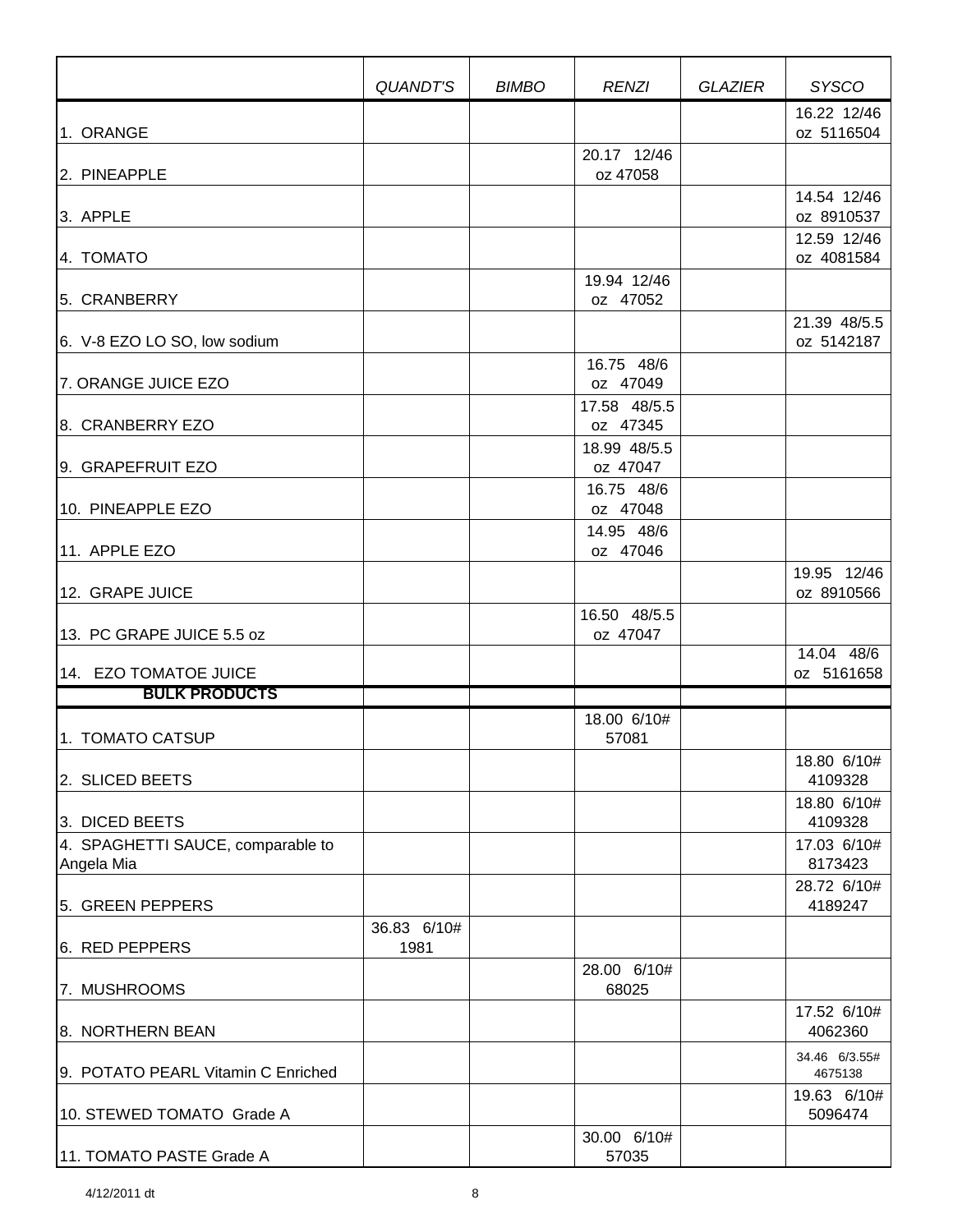|                                                                 | QUANDT'S            | <b>BIMBO</b> | <b>RENZI</b>                | <b>GLAZIER</b> | <b>SYSCO</b>              |
|-----------------------------------------------------------------|---------------------|--------------|-----------------------------|----------------|---------------------------|
| 12. SWEET POTATOES, syrup Grade A                               |                     |              | 25.67 6/10#<br>97369        |                |                           |
| 13. PIZZA SAUCE Grade A                                         |                     |              | 18.99 6/10#<br>57051        |                |                           |
| 14. POTATOES DICED                                              |                     |              | 20.95 6/10#<br>62084        |                |                           |
| 15. TOMATO SAUCE                                                |                     |              |                             |                | 15.38 6/10#<br>4001921    |
| 16. FRESH VAC PACKED DICED<br><b>POTATOES</b>                   |                     |              | 13.65 2/10#<br>34175        |                |                           |
| 17. CANNONBALL BBQ SAUCE                                        |                     |              |                             |                | 17.06 4/gal<br>8902134    |
| 18. CANNED BEEF STEW                                            |                     |              | 64.00 6/10#<br>66067        |                |                           |
| 19. CANNED CREAM STYLE CORN                                     |                     |              | 21.03 6/10#<br>62035        |                |                           |
| 20. CANNED CHILI SAUCE                                          |                     |              |                             |                | 24.55 6/10<br>5096490     |
| 21. CANNED GREEN BEANS                                          |                     |              | 16.95 6/10#<br>63100        |                |                           |
| 22. CANNED WAX BEANS                                            |                     |              |                             |                | 16.92 6/10#<br>4935854    |
| <b>23. CANNED KIDNEY BEANS</b>                                  | 17.26 6/10#<br>1168 |              |                             |                |                           |
| 24. BROWN GRAVEY                                                |                     |              |                             |                | 22.57 12/50<br>oz 4184727 |
| 25. PINTO BEANS                                                 |                     |              |                             |                | 15.40 6/10#<br>3362274    |
| 26. LOW FAT MAYONNAISE                                          |                     |              |                             |                | 27.18 4/gal<br>6912735    |
| <u>FRUITS</u>                                                   |                     |              |                             |                |                           |
| 1. APPLESAUCE Unsweetened, Grade A                              |                     |              |                             |                | 16.04 6/10#<br>7302151    |
| 2. PC APPLESAUCE, 40Z                                           |                     |              |                             |                | 19.22 72/4 oz<br>6818579  |
| 3. CRANBERRY SAUCE Whole, Grade A                               |                     |              |                             |                | 39.94 6/10#<br>5729983    |
| 4. CRANBERRY SAUCE, Jellied, Grade A                            |                     |              | 31.99 6/10#<br>64050        |                |                           |
| 5. FRUIT COCKTAIL                                               |                     |              |                             |                | 23.81 6/10#<br>4503124    |
| 6. PEACHES yellow, light cling halves,<br>Grade A               |                     |              | 23.10 6/10#<br>63042 sliced |                |                           |
| 7. PEACHES sliced, light Grade A                                |                     |              |                             |                | 21.78 6/10#<br>4218996    |
| 8. PEARS halves, light Grade A                                  |                     |              | 24.80 6/10#<br>64011        |                |                           |
| 9. PEARS pieces, light Grade A                                  |                     |              |                             |                | 22.40 6/10#<br>6109981    |
| 10. CRUSHED PINEAPPLE: fancy, juice<br>Hawaiian Coarse, Grade A |                     |              |                             |                | 23.91 6/10#<br>8921201    |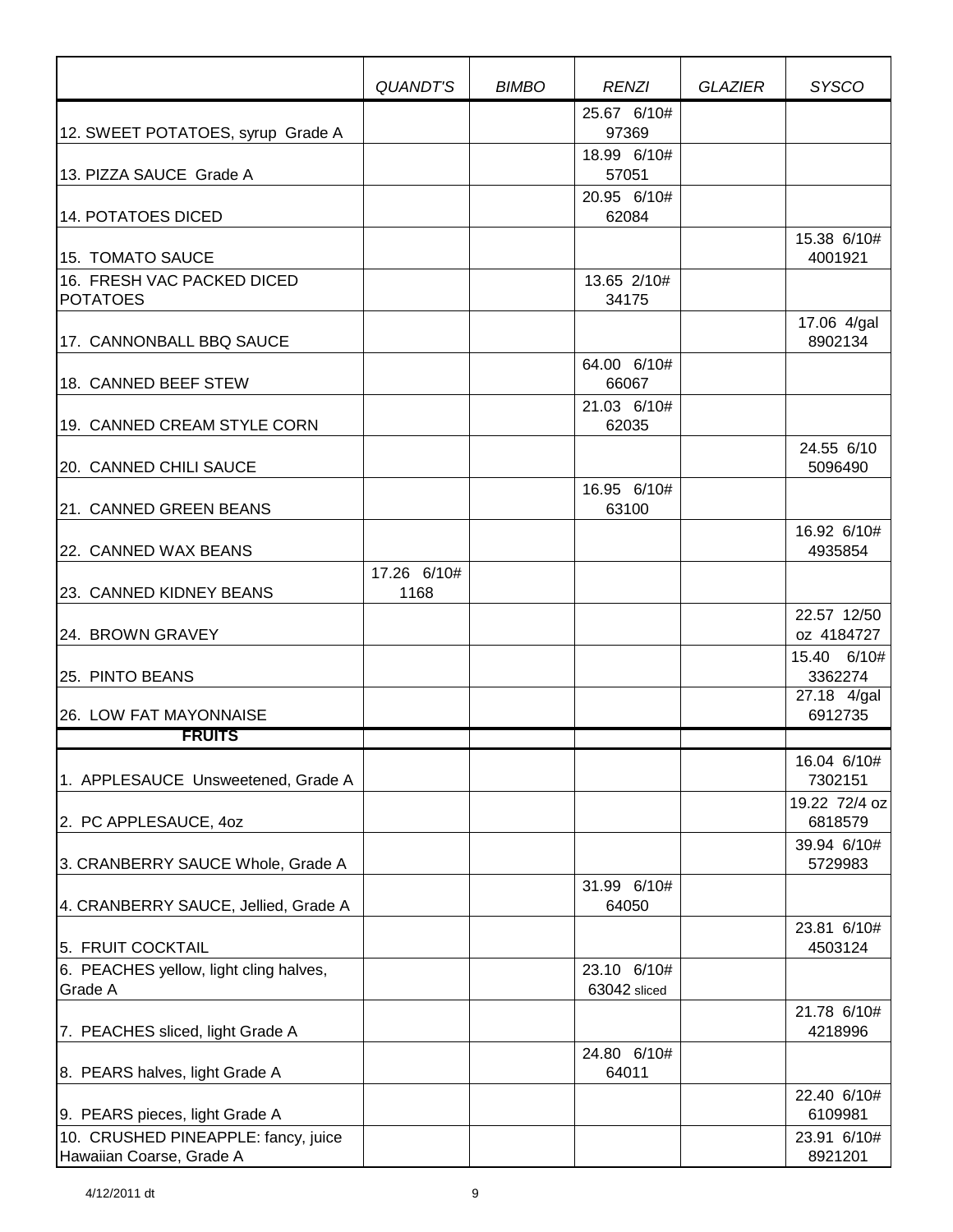|                                                                                          | QUANDT'S                | <b>BIMBO</b> | <b>RENZI</b>                          | <b>GLAZIER</b>       | <b>SYSCO</b>                          |
|------------------------------------------------------------------------------------------|-------------------------|--------------|---------------------------------------|----------------------|---------------------------------------|
| 11. SLICED APPLES: sliced, juice or water<br>packed, Grade A                             |                         |              |                                       |                      | 24.54 6/10#<br>4119343                |
| 12. PINEAPPLE TIDBITS: light, Grade A<br>13. PINEAPPLE, sliced, juice packed,<br>Grade A | 23.55 6/10#<br>784      |              | 22.25 6/10#                           |                      | 24.64 6/10#<br>1097807                |
| 14. MANDARIN ORANGE, sections, light<br>15. FRUIT MEDLEY, Festival/Classic,              |                         |              | 66031                                 |                      | 14.86 1/8#                            |
| melon pieces, grapes, etc<br>16. TROPICAL FRUIT, papaya, banana,                         |                         |              | 27.90 6/10#                           |                      | 2527786                               |
| etc.                                                                                     |                         |              | 64030<br>32.73 24/15                  |                      | 26.82 144/1.5                         |
| 17. SEEDLESS RAISINS<br>18. FROZEN STRAWBERRIES,<br><b>UNSWEETENED</b>                   |                         |              | oz 92348<br>45.00 6/6.5#<br>45175     |                      | oz 9387317                            |
| 19. FROZEN STRAWBERRIES,<br><b>SWEETENED</b>                                             |                         |              |                                       |                      | 35.82 6/6.5#<br>7652409               |
|                                                                                          |                         |              | 38.95 96/4<br>oz pears<br>53334 / mix |                      | 48/4 oz<br>20.07 peach                |
| 20. FRUIT CUPS                                                                           |                         |              | 53337                                 |                      | 9704917<br>30.35 6/10#                |
| 21. APRICOTS<br><b>VEGETABLES - FROZEN</b>                                               |                         |              |                                       |                      | 0029078                               |
|                                                                                          | 10.08 20#               |              |                                       |                      |                                       |
| 1. CUT GREEN BEANS, Grade A                                                              | 12110                   |              |                                       |                      |                                       |
| 2. CUT WAX BEANS, Grade A                                                                | 18.09 12/2.5#<br>12058  |              |                                       |                      |                                       |
| 3. CUT BROCCOLI, Grade A                                                                 |                         |              | 12.45 20#<br>45131                    |                      |                                       |
| 4. BRUSSEL SPROUTS, Grade A                                                              |                         |              |                                       | 17.28 12/2#<br>15420 |                                       |
| 5. CUT CARROTS, Grade A                                                                  |                         |              | 8.75 20#<br>45132                     |                      |                                       |
| 6. BABY CARROTS, whole Grade A                                                           |                         |              |                                       |                      | 17.78 12/2#<br>1055508<br>20.04 12/3# |
| 7. SPINACH, chopped Grade A                                                              | 16.80 12/2.5#           |              |                                       |                      | 0382937                               |
| 8. CAULIFLOWER, grade A                                                                  | 12026                   |              | 12.25 20#                             |                      |                                       |
| 9. CORN, Grade A                                                                         |                         |              | 45026                                 |                      |                                       |
| 10. MIXED VEGETABLES Grade A, 5 way<br>mix                                               |                         |              | 12.24 20#<br>45134                    |                      |                                       |
| 11. ORIENTAL BLEND, Grade A                                                              |                         |              | 17.10 12/2#<br>45049                  |                      |                                       |
| 12. SWEET PEAS, Grade A                                                                  |                         |              |                                       |                      | 19.53 3/10#<br>3837903                |
| 13. PEAS/CARROTS, Grade A                                                                | 17.78  12/2.5#<br>12079 |              |                                       |                      |                                       |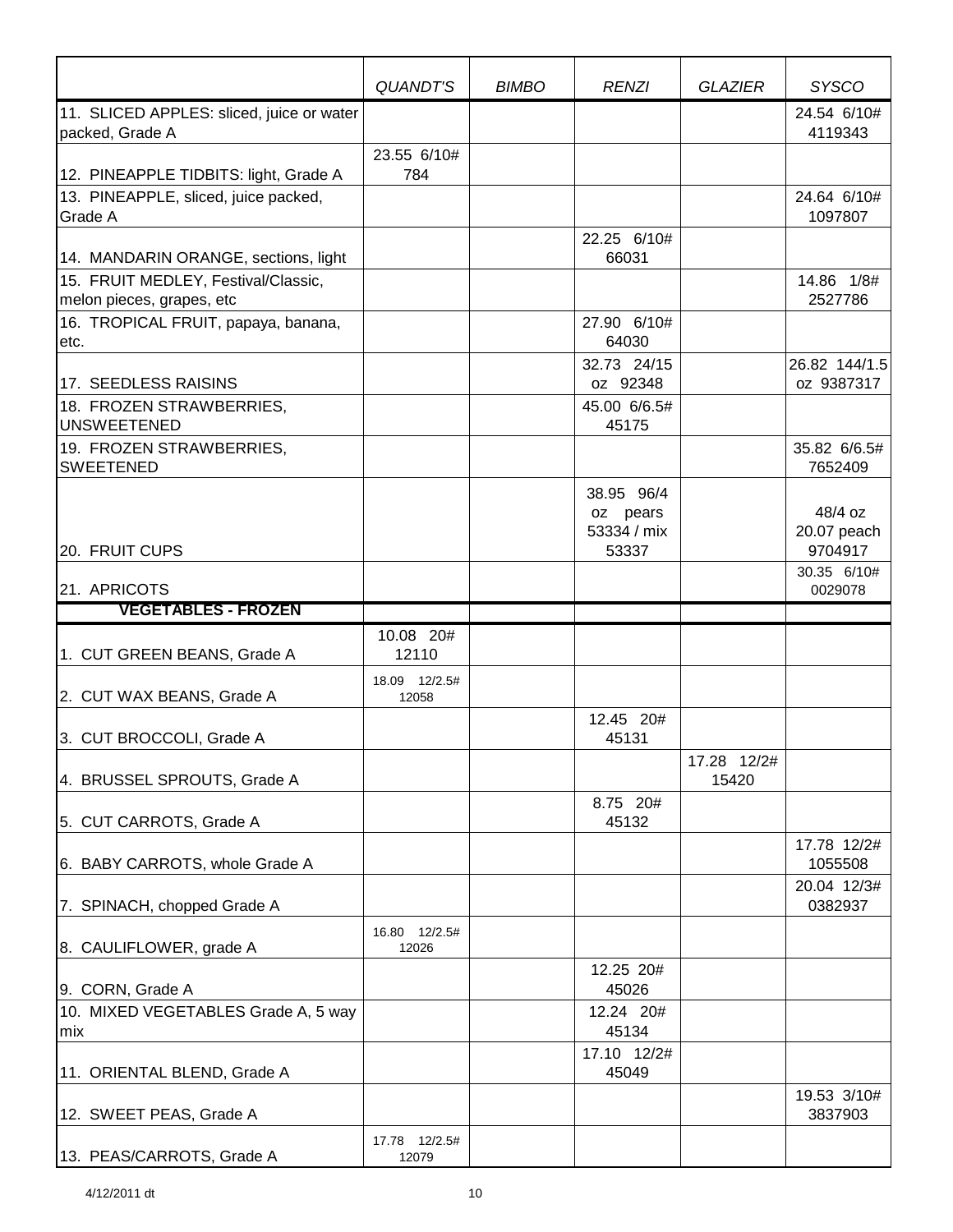|                                 | QUANDT'S                                                    | <b>BIMBO</b> | <b>RENZI</b>              | GLAZIER | <b>SYSCO</b>                                              |
|---------------------------------|-------------------------------------------------------------|--------------|---------------------------|---------|-----------------------------------------------------------|
|                                 | 27.84 12/4#                                                 |              |                           |         |                                                           |
| 14. HUBBARD SQUASH, Grade A     | 12091                                                       |              |                           |         |                                                           |
| 15. ASPARAGUS, Grade A          | 17.72 6/2.5#<br>12005                                       |              |                           |         |                                                           |
| 16. IT CUT GREEN BEANS, Grade A |                                                             |              |                           |         | 15.37 12/2#<br>1389931                                    |
| 17. BROCCOLI SPEARS, Grade A    |                                                             |              | 16.05 12/2#<br>45204      |         |                                                           |
| 18. LIMA BEANS, Grade A         | 28.65 12/2.5#<br>12008                                      |              |                           |         |                                                           |
| 19. CAPRI MIX, Grade A          |                                                             |              | 16.45 20#<br>45318        |         |                                                           |
| 20. ITALIAN MIX, Grade A        | 13.76 20#                                                   |              | 15.45 20#<br>45234        |         |                                                           |
| 21. WINTER BLEND, Grade A       | 12129                                                       |              |                           |         |                                                           |
| 22. SCAND BLEND, Grade A        | 15.38 20#<br>12133                                          |              |                           |         |                                                           |
| 23. JAPANESE STIR FRY, Grade A  |                                                             |              | 19.50 12/2#<br>45049      |         |                                                           |
| 24. FAJITA STRIPS 12-2#         |                                                             |              | 20.65 12/2#<br>45246      |         |                                                           |
| 25. CALIFORNIA BLEND, Grade A   |                                                             |              | 11.99 20#<br>44601        |         |                                                           |
| 26. BREAKFAST CUBE POTATOES     |                                                             |              | 15.70 4/5#<br>34109       |         |                                                           |
| 27. FRENCH GREEN BEANS          |                                                             |              |                           |         | 15.69 12/2#<br>2266294                                    |
| 28. DICED ONIONS                |                                                             |              | 13.99 20#<br>45295        |         |                                                           |
| 29. FRENCH FRIES                |                                                             |              | 13.25 6/5#<br>34115       |         |                                                           |
| 30. FROZEN ZUCCHINI             | 21.88 12/3#<br>12090                                        |              |                           |         |                                                           |
| 31. FROZEN PEARL ONIONS         | 24.05 12/2.5#<br>12087                                      |              |                           |         |                                                           |
| 32. FROZEN DICED GREEN PEPPERS  |                                                             |              | 16.99 20#<br>45007 strips |         |                                                           |
| <b>PUDDING</b>                  |                                                             |              |                           |         |                                                           |
| 1. REGULAR CHOCOLATE            |                                                             |              |                           |         | 19.66 12/24<br>7461296<br>0Z                              |
| 2. REGULAR BUTTERSCOTCH         | 23.77 12/28<br>oz 6112                                      |              |                           |         |                                                           |
| 3. REGULAR VANILLA              |                                                             |              |                           |         | 18.53 12/24<br>oz 7461353                                 |
| 4. REGULAR PISTACHIO            | 54.73 12/28<br>oz 6055                                      |              |                           |         |                                                           |
| 5. SUGAR FREE                   | 45.05 24/3.4 oz<br>van 6060 / choc<br>6061 / butter<br>6062 |              |                           |         | 12/3.5 oz 17.82<br>choc:6798658 /<br>17.90<br>van:6798637 |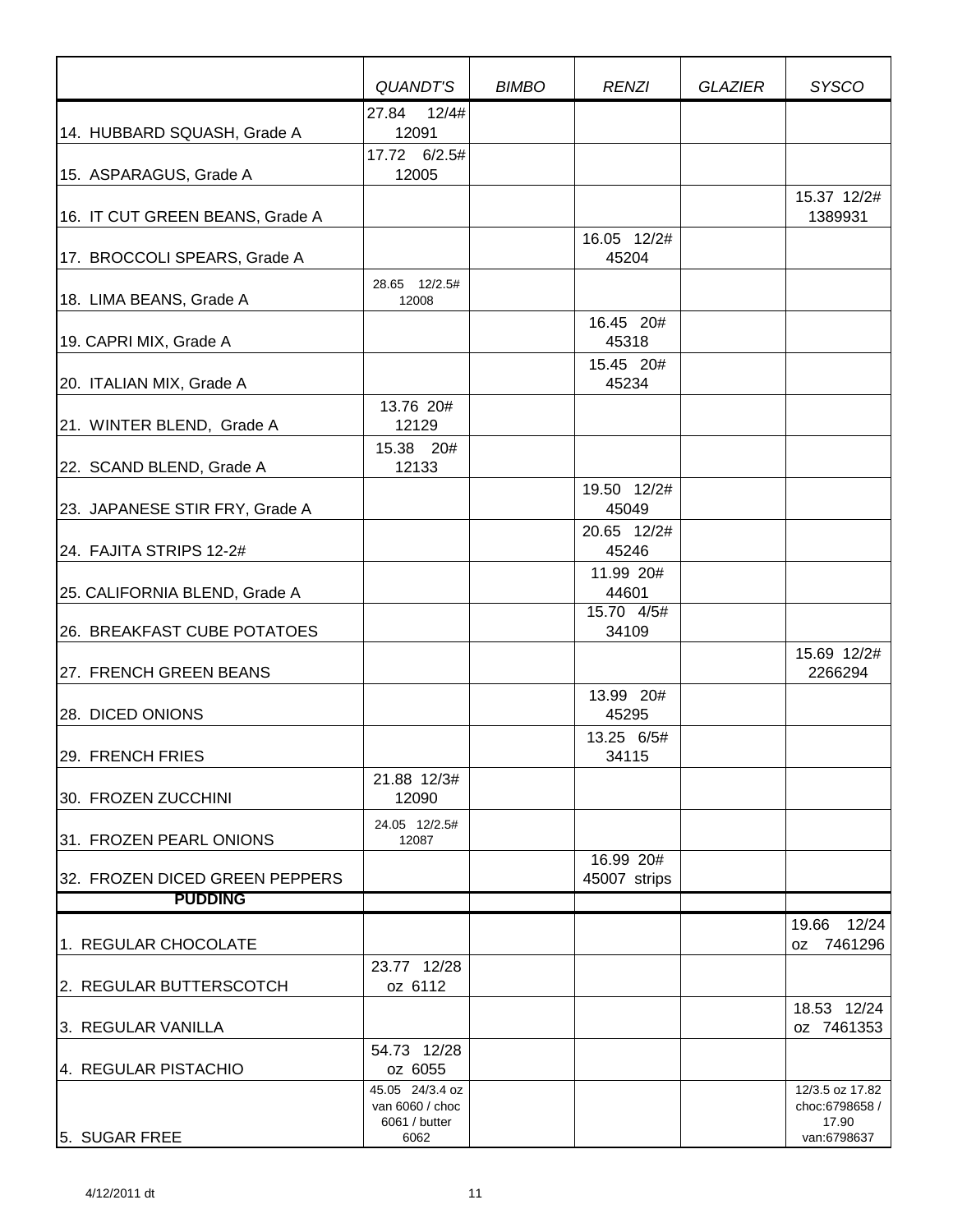|                                                 | <b>QUANDT'S</b>                             | <b>BIMBO</b> | <b>RENZI</b>                                                      | <b>GLAZIER</b> | <b>SYSCO</b>                                                                                                                                                              |
|-------------------------------------------------|---------------------------------------------|--------------|-------------------------------------------------------------------|----------------|---------------------------------------------------------------------------------------------------------------------------------------------------------------------------|
| <b>6. SNACK PACK PUDDINGS</b>                   |                                             |              | 15.00 48/3.5 oz<br>butter: 88715 /<br>choc: 88716 /<br>van: 88717 |                | 15.02 48/3.5<br>oz tapicoa:<br>6051452                                                                                                                                    |
| 7. DIABETIC SNACK PACK PUDDINGS                 |                                             |              |                                                                   |                | 20.21 48/4 oz<br>rice: 6959159 /<br>tapioca: 1642362 /<br>choc:2496560 /<br>van:2619500                                                                                   |
|                                                 |                                             |              |                                                                   |                | 49.05 12/24                                                                                                                                                               |
| 8. TAPIOCA PUDDING                              | 23.77 6/10#                                 |              |                                                                   |                | oz 4222782                                                                                                                                                                |
| 9. LEMON PUDDING                                | 6114                                        |              |                                                                   |                |                                                                                                                                                                           |
| JELLO                                           |                                             |              |                                                                   |                |                                                                                                                                                                           |
| 1. REGULAR                                      | 20.92 12/24<br>oz 5804 red /<br>5803 citrus |              |                                                                   |                | 12/24 oz 20.94<br>cherry: 4010351 /<br>19.14 orange:<br>4010443 / 19.11<br>lemon: 4010393<br>& straw: 4010476<br>/20.86 red<br>raspb: 4010450 /<br>19.12 lime:<br>4010419 |
|                                                 |                                             |              |                                                                   |                | 25.17 18/2.75                                                                                                                                                             |
| 2. SUGAR FREE RED                               |                                             |              |                                                                   |                | oz 7188711<br>25.19 18/2.75                                                                                                                                               |
| 3. SUGAR FREE CITRUS                            |                                             |              |                                                                   |                | oz 7188701                                                                                                                                                                |
| <b>DAIRY</b>                                    |                                             |              |                                                                   |                |                                                                                                                                                                           |
| 1. MEXICAN SHREDDED CHEESE                      |                                             |              | 2.59 lb 10#                                                       |                | 45.08 4/5#<br>2406189                                                                                                                                                     |
| 2. CHEESE, EXTRA SHARP, block                   |                                             |              | 25064                                                             |                | 37.95 4/5#                                                                                                                                                                |
| 3. CHEESE AMER PROCESSED SLICED                 |                                             |              |                                                                   |                | 9493388                                                                                                                                                                   |
| 4. MAYONNAISE                                   |                                             |              | 23.99 4/gal<br>56206                                              |                |                                                                                                                                                                           |
| 5. MARGARINE                                    |                                             |              | 20.45 30/1#<br>29088                                              |                |                                                                                                                                                                           |
| 6. MOZZARELLA CHEESE SHREDDED                   |                                             |              |                                                                   |                | 64.11 6/5#<br>7483654                                                                                                                                                     |
| 7. PARMESAN CHEESE                              |                                             |              |                                                                   |                | 53.79 4/5#<br>6370571                                                                                                                                                     |
| 8. PIZZA CRUST, 12x16" rectangular par<br>baked |                                             |              | 24.75 10/43<br>oz 37802                                           |                |                                                                                                                                                                           |
| 9. YOGURT: 24/4 oz CONTAINERS PER<br>CASE       |                                             |              |                                                                   |                | 11.42 48/4<br>oz 8605501                                                                                                                                                  |
| 10. LOWFAT COTTAGE CHEESE                       |                                             |              |                                                                   |                | 15.76 4/5#<br>5020169                                                                                                                                                     |
| 11. SHREDDED SHARP CHEESE                       |                                             |              | 49.80 4/5#<br>25042                                               |                |                                                                                                                                                                           |
| 12. LIQUID BUTTER                               |                                             |              | 27.85 3/gal<br>29145                                              |                |                                                                                                                                                                           |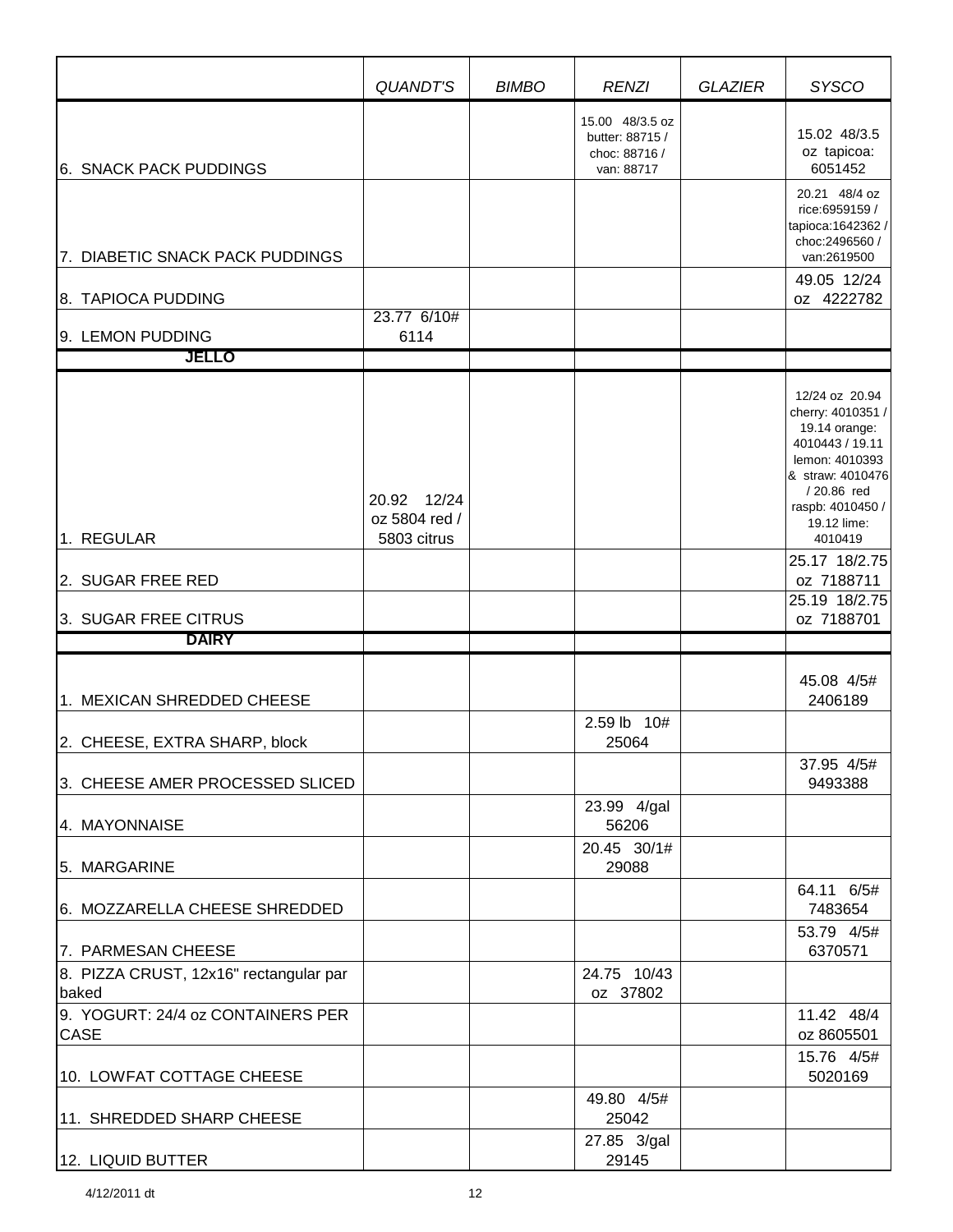|                                                                       | QUANDT'S                 | <b>BIMBO</b> | <b>RENZI</b>              | <b>GLAZIER</b> | <b>SYSCO</b>                |
|-----------------------------------------------------------------------|--------------------------|--------------|---------------------------|----------------|-----------------------------|
| 13. READY WHIP TOPPING                                                | 23.36 12/14<br>oz 10316  |              |                           |                |                             |
| 14. PC MARGARINE cups                                                 |                          |              |                           |                | 15.21 900/5<br>gr 6146468   |
| 15. PC BUTTER cups                                                    |                          |              | 24.00 755/4.8<br>gm 25313 |                |                             |
| 16. 1% COTTAGE CHEESE                                                 | 35.68 6/5#<br>37408 (4%) |              |                           |                | 30.31 6/5#                  |
| 17. SOUR CREAM                                                        |                          |              |                           |                | 1309194                     |
| <b>COOKIES &amp; CRACKERS</b>                                         |                          |              |                           |                |                             |
| 1. GRAHAM CRACKERS, individual<br>packages                            |                          |              | 17.55 200/2<br>ct 28125   |                |                             |
| 2. SALTINES UNSALTED TOPS,<br>individual packages                     |                          |              | 15.45 500/2<br>ct 73312   |                |                             |
| 3. FIG NEWTONS/indivudual pkgs.                                       |                          |              |                           |                | 33.70 120/1<br>oz 4220554   |
| 4. FIG NEWTONS #1                                                     |                          |              |                           |                |                             |
| 5. SUGAR COOKIES frozen ready to bake<br>dough                        |                          |              | 26.25 240/1<br>oz 37439   |                |                             |
| 6. PEANUT BUTTER COOKIES ready to<br>bake frozen dough                |                          |              |                           |                | 36.22 213/1.5<br>oz 6219869 |
| 7. CHOCOLATE CHIP COOKIES frozen<br>ready to bake dough               |                          |              |                           |                | 32.69 216/1.5<br>oz 6217566 |
| 8. LORNA DOONE COOKIE                                                 |                          |              | 29.90 120/4<br>ct 72022   |                |                             |
| 9. SUGAR FREE COOKIE: Lemon                                           |                          |              | 25.78 106/.75 oz<br>32510 |                |                             |
| 10. SUGAR FREE COOKIE: Chocolate                                      |                          |              | 30.77 106/.75 oz<br>32506 |                |                             |
| 11. SUGAR FREE COOKIE: Short Bread                                    |                          |              |                           |                | 39.26 120/8 ct<br>3294980   |
| <b>MISC</b>                                                           |                          |              |                           |                |                             |
| 1. FROZEN FRENCH TOAST                                                |                          |              |                           |                | 15.76 144/1.5<br>oz 3580487 |
| 2. FROZEN WAFFLES                                                     |                          |              | 10.35 12/12<br>ct 46023   |                |                             |
| 3. FROZEN PANCAKES                                                    |                          |              |                           |                | 8.23 144/1.2<br>oz 0669200  |
| 4. READY MADE BISCUITS 3"                                             |                          |              |                           |                | 19.90 120/2<br>oz 5083670   |
| 5. READY MADE BISCUITS 2"                                             |                          |              |                           |                | 23.32 240/1<br>oz 5083571   |
| 6. TORTILLA SHELLS                                                    | 25.33 12/60<br>ct 16266  |              |                           |                |                             |
| 7. SPRAY COATING (pan)<br>8. SUGAR FREE HOT CHOCOLATE -<br>individual | 22.92 6/25 ct<br>5126    |              |                           |                | 12.93 6/17 oz<br>4135380    |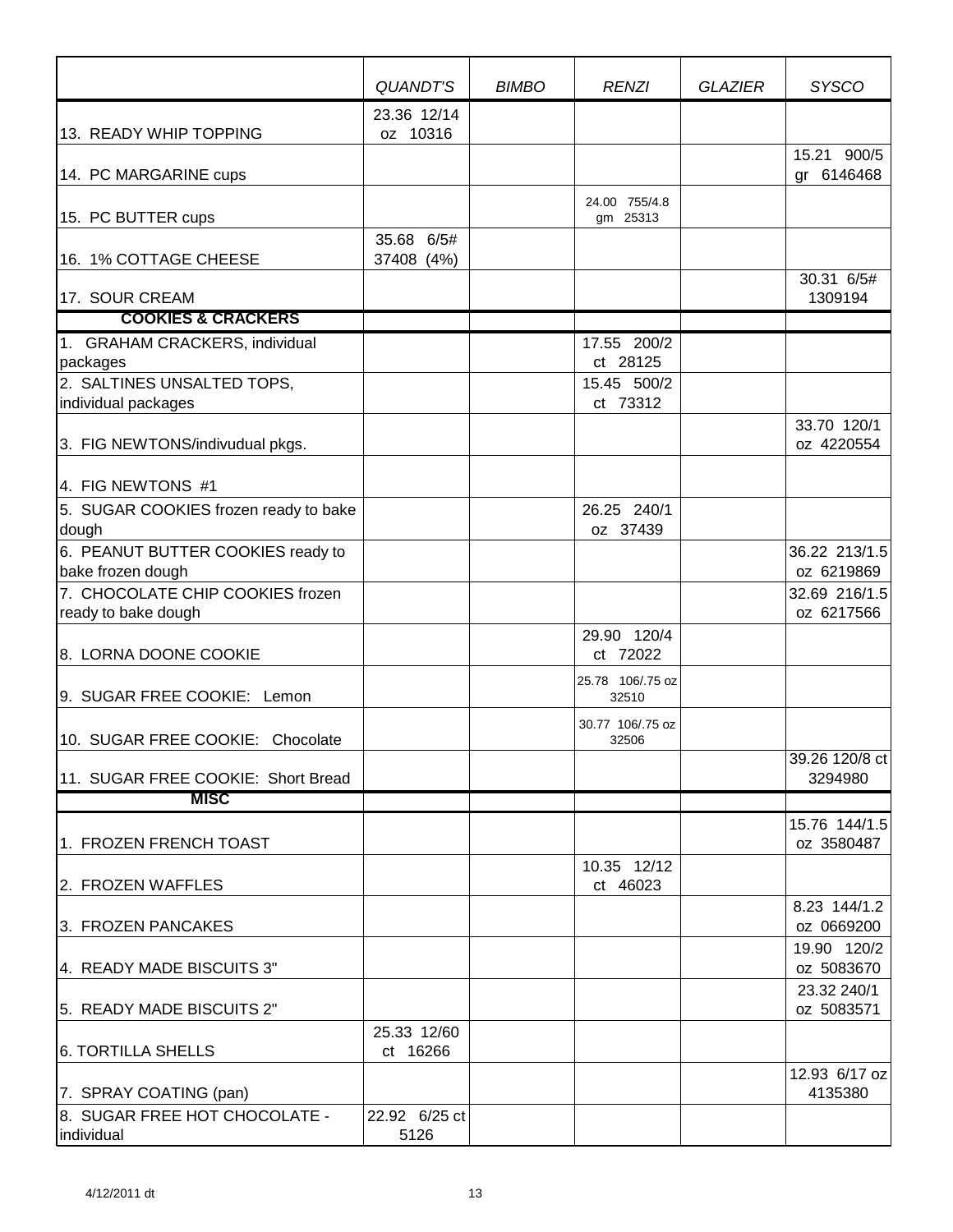|                                                      | <b>QUANDT'S</b>           | <b>BIMBO</b>        | <b>RENZI</b>              | <b>GLAZIER</b>          | <b>SYSCO</b>                                                |
|------------------------------------------------------|---------------------------|---------------------|---------------------------|-------------------------|-------------------------------------------------------------|
| 9. PC SUGAR FREE PANCAKE SYRUP                       |                           |                     | 14.20 100/1.1 oz<br>35057 |                         |                                                             |
| 10. PC PANCAKE SYRUP                                 |                           |                     | 7.25 100/1.5<br>oz 67150  |                         |                                                             |
| 11. PC HALF & HALF                                   |                           |                     | 9.14 400/3/8<br>oz 67174  |                         | 9.14 400/3/8<br>oz 7459068                                  |
| 12. PC PEANUT BUTTER                                 |                           |                     |                           | 21.66 200/.5<br>oz 7090 |                                                             |
| 13. PC JELLY - regular                               |                           |                     |                           |                         | 12.34 400/10<br>gm 4326013                                  |
| 14. PC JELLY - diet                                  | 18.75 200/12<br>gm 5796   |                     |                           |                         |                                                             |
| 15. KETCHUP - small bottle                           | 36.55 24/12<br>oz 76019   |                     |                           |                         |                                                             |
| 16. MUSTARD - small bottle                           |                           |                     | 17.00 16/9<br>oz 57904    |                         |                                                             |
| 17. 14 - 16 oz COFFEE                                |                           |                     |                           |                         | 59.18 18/14<br>oz 6957799                                   |
| 18. 14 - 16 oz DECAF COFFEE                          |                           |                     |                           |                         | 70.85 18/14<br>oz 6958045                                   |
| 19. PC SALT SUBSTITUTE                               | 18.08 2000<br>4665        |                     |                           |                         |                                                             |
| 20. PC CREAM CHEESE                                  | 12.08 100/.75 oz<br>37351 |                     |                           |                         |                                                             |
| 21. GREEN BEANS                                      | 16.56 6/10<br>1224        |                     |                           |                         |                                                             |
| 22. WAX BEANS                                        |                           |                     |                           |                         | 16.92 6/10#<br>4935854                                      |
| <b>23. KIDNEY BEANS</b>                              | 17.26 6/10<br>1168        |                     |                           |                         |                                                             |
| 24. BAKED BEANS (Gramma Brown)                       |                           |                     | 31.45 6/10#<br>66045      |                         |                                                             |
| 25. SUGAR FREE PUDDING - Individual<br>ready to make |                           |                     |                           |                         | 12/3.5 oz 17.82<br>choc: 6798658 /<br>17.90 van:<br>6798637 |
| 26. SUGAR FREE JELLO - Individual<br>ready to make   |                           |                     |                           |                         | 25.17 18/2.75 oz<br>7188711                                 |
| <b>BREAD</b>                                         |                           |                     |                           |                         |                                                             |
|                                                      |                           | 1.35 22 oz          |                           |                         |                                                             |
| 1. WHEAT BREAD                                       |                           | 6739                |                           |                         |                                                             |
| 2. WHITE BREAD                                       |                           | 1.28 22 oz<br>6740  |                           |                         |                                                             |
| 3. RYE BREAD                                         |                           | 1.55 24 oz<br>6305  |                           |                         |                                                             |
| 4. DINNER ROLL (white)                               |                           |                     | 18.60 6/32 ct<br>51434    |                         |                                                             |
| 5. DINNER ROLL (wheat)                               |                           | 2.00 12/pkg<br>7268 |                           |                         |                                                             |
| 6. HOT DOG ROLLS                                     |                           | 2.20 16/pkg<br>280  |                           |                         |                                                             |